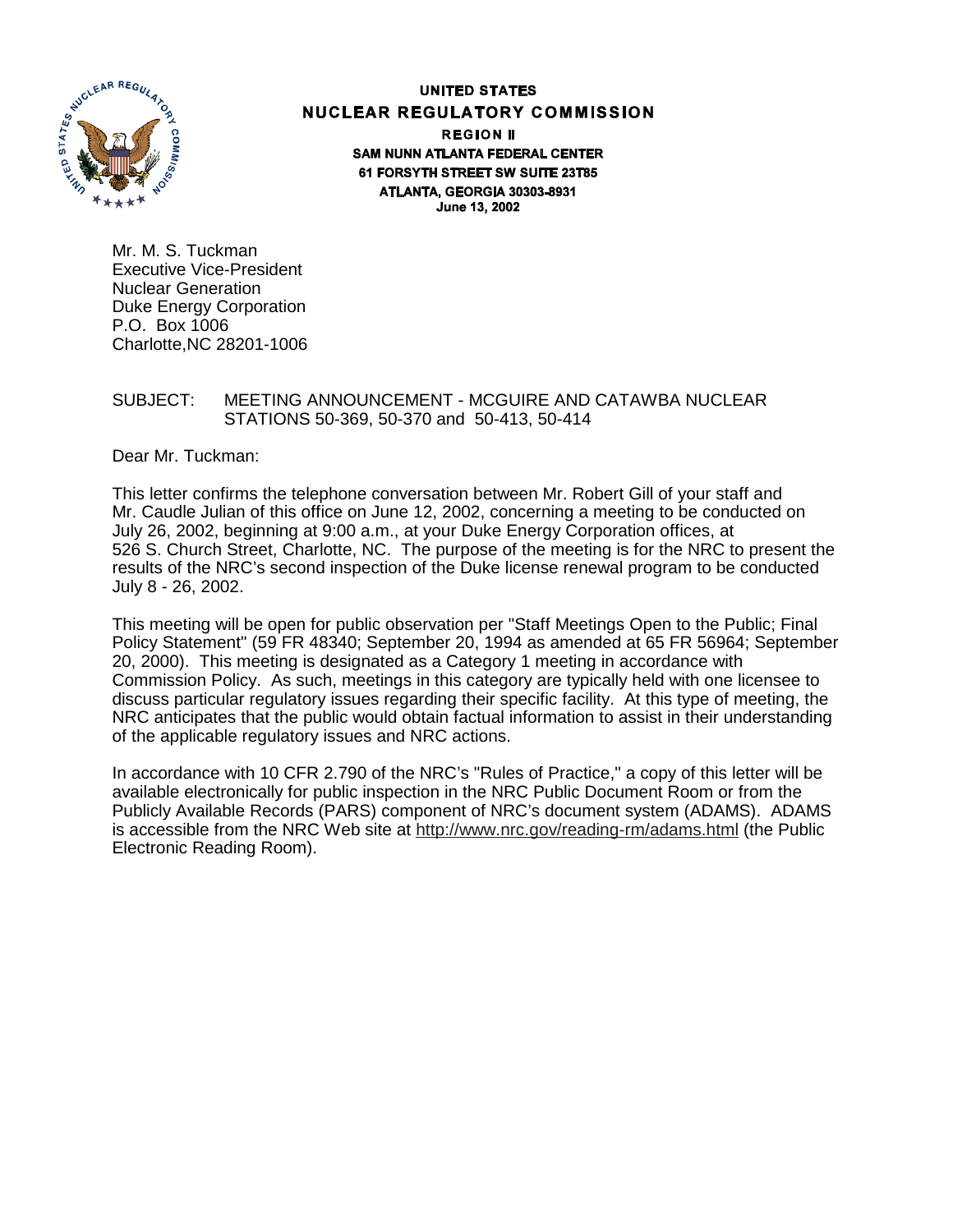# DEC 2

Should you have any questions concerning this meeting, please contact Caudle A. Julian at (404) 562-4603.

Sincerely,

# **\RA\**

Harold O. Christensen, Acting Director Division of Reactor Safety

Docket Nos:. 50-369, 50-370 and 50-413, 50-414 License Nos:. NPF-9, NPF-17 and NPF-35, NPF-52

cc: See page 3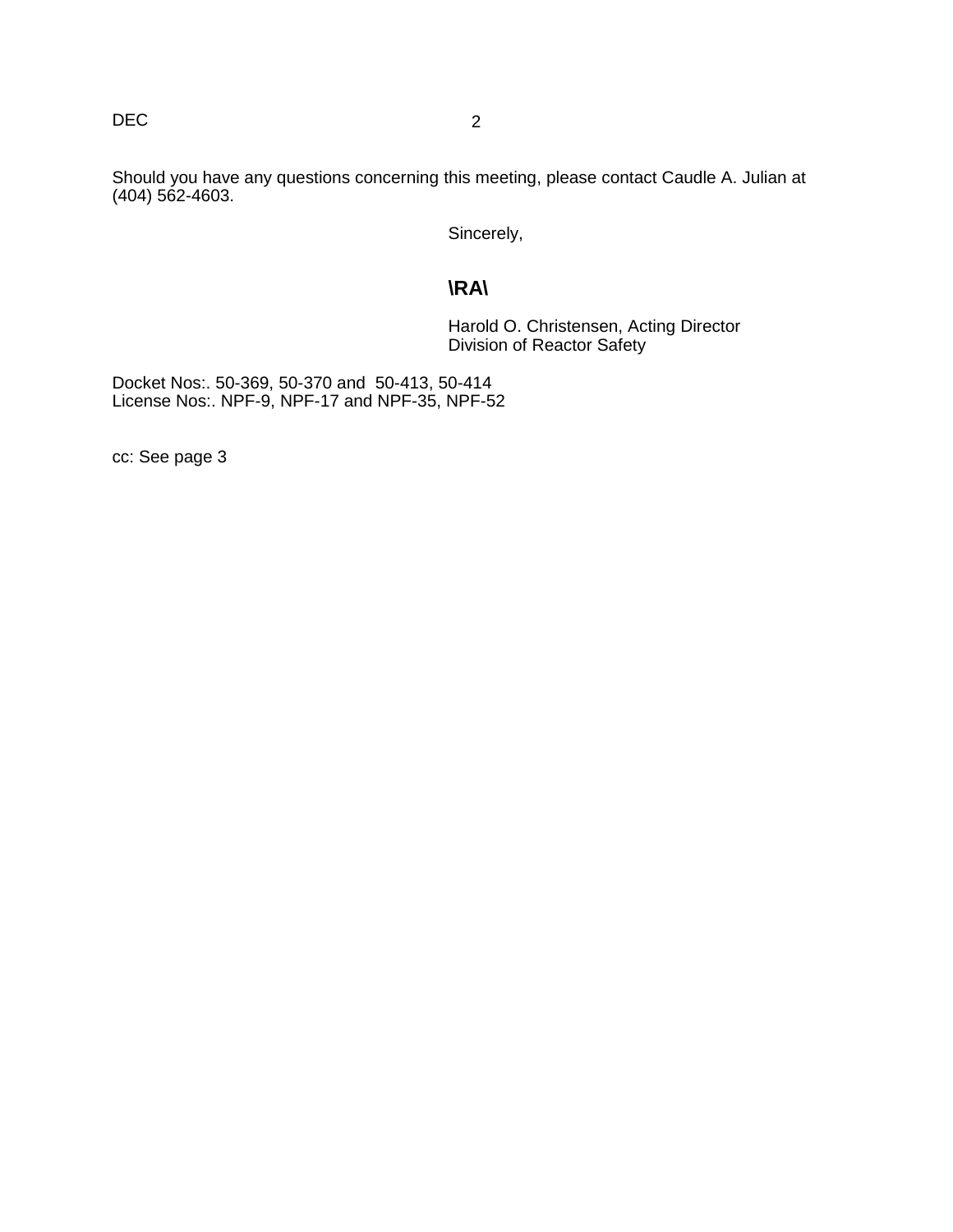## DEC 3

cc:

Mr. Gary Gilbert Regulatory Compliance Manager Duke Energy Corporation 4800 Concord Road York, South Carolina 29745

Ms. Lisa F. Vaughn Duke Energy Corporation 422 South Church Street Charlotte, North Carolina 28201-1006

Anne Cottingham, Esquire Winston and Strawn 1400 L Street, NW Washington, DC 20005

North Carolina Municipal Power Agency Number 1 1427 Meadowwood Boulevard P. O. Box 29513 Raleigh, North Carolina 27626

County Manager of York County York County Courthouse York, South Carolina 29745

Piedmont Municipal Power Agency 121 Village Drive Greer, South Carolina 29651

Ms. Karen E. Long Assistant Attorney General North Carolina Department of Justice P. O. Box 629 Raleigh, North Carolina 27602

Ms. Elaine Wathen, Lead REP Planner Division of Emergency Management 116 West Jones Street Raleigh, North Carolina 27603-1335

Mr. Robert L. Gill, Jr. Duke Energy Corporation Mail Stop EC-12R P. O. Box 1006 Charlotte, North Carolina 28201-1006

Mr. Alan Nelson Nuclear Energy Institute 1776 I Street, N.W., Suite 400 Washington, DC 20006-3708

North Carolina Electric Membership **Corporation** P. O. Box 27306 Raleigh, North Carolina 27611

Catawba Senior Resident Inspector U.S. Nuclear Regulatory Commission 4830 Concord Road York, South Carolina 29745

Manager - Nuclear Regulatory Licensing Duke Energy Corporation 526 South Church Street Charlotte, North Carolina 28201-1006

Mr. L. A. Keller Duke Energy Corporation 526 South Church Street Charlotte, North Carolina 28201-1006

Saluda River Electric P. O. Box 929 Laurens, South Carolina 29360

Mr. Peter R. Harden, IV VP-Customer Relations and Sales Westinghouse Electric Company 5929 Carnegie Blvd. Suite 500 Charlotte, North Carolina 28209

Mr. T. Richard Puryear Owners Group (NCEMC) Duke Energy Corporation 4800 Concord Road York, South Carolina 29745

Mr. Richard M. Fry, Director North Carolina Dept of Env, Health, and Natural Resources 3825 Barrett Drive Raleigh, North Carolina 27609-7721

County Manager of Mecklenburg County 720 East Fourth Street Charlotte, North Carolina 28202